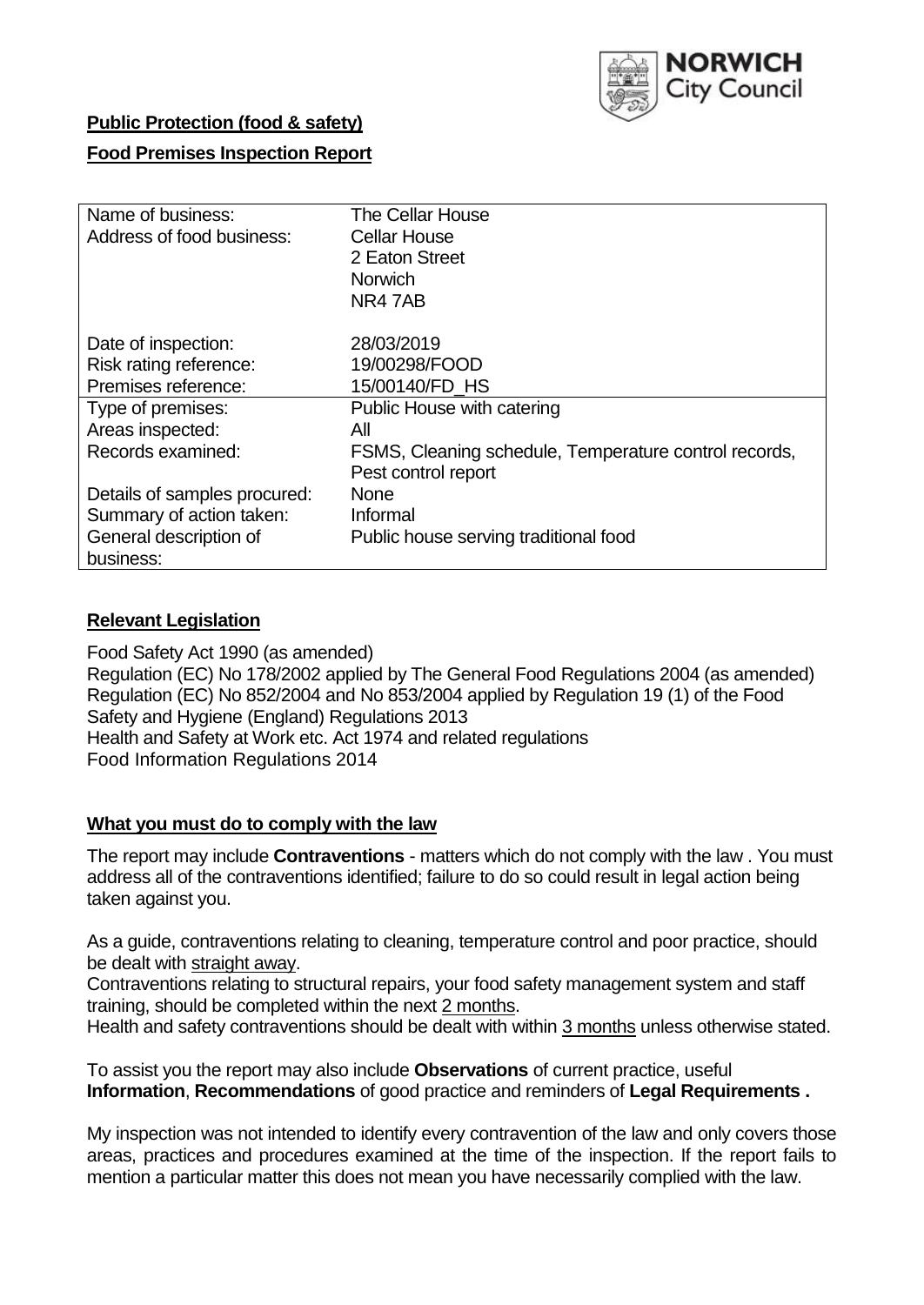# **FOOD SAFETY**

# **How we calculate your Food Hygiene Rating:**

The food safety section has been divided into the three areas which you are scored against for the hygiene rating: 1. food hygiene and safety procedures, 2. structural requirements and 3. confidence in management/control procedures. Each section begins with a summary of what was observed and the score you have been given. Details of how these scores combine to produce your overall food hygiene rating are shown in the table.

| <b>Compliance Area</b>                     |          |    |                | <b>You Score</b> |           |    |           |    |          |  |  |
|--------------------------------------------|----------|----|----------------|------------------|-----------|----|-----------|----|----------|--|--|
| Food Hygiene and Safety                    |          |    | $\overline{0}$ | 5                | 10        | 15 | 20        | 25 |          |  |  |
| <b>Structure and Cleaning</b>              |          |    | $\Omega$       | 5                | 10        | 15 | <b>20</b> | 25 |          |  |  |
| Confidence in management & control systems |          |    | 0              | 5.               | 10        | 15 | 20        | 30 |          |  |  |
|                                            |          |    |                |                  |           |    |           |    |          |  |  |
| <b>Your Total score</b>                    | $0 - 15$ | 20 | $25 - 30$      |                  | $35 - 40$ |    | $45 - 50$ |    | > 50     |  |  |
| <b>Your Worst score</b>                    | 5        | 10 | 10             |                  | 15        |    | 20        |    |          |  |  |
|                                            |          |    |                |                  |           |    |           |    |          |  |  |
| <b>Your Rating is</b>                      | 5        |    | 3              |                  | 2         |    |           |    | $\Omega$ |  |  |

Your Food Hygiene Rating is 5 - a very good standard

000006

# **1. Food Hygiene and Safety**

Food hygiene standards are high. You demonstrated a very good standard of compliance with legal requirements. You have safe food handling practices and procedures and all the necessary control measures to prevent cross-contamination are in place. Some minor contraventions require your attention. **(Score 5)**

## Contamination risks

**Contravention** The following exposed food to the risk of chemical contamination:

 A newly opened tin of baked beans was stored in fridge with cling film covering it. Once opened canned food which is to be stored should be transferred to plastic covered containers designed for the storage of food, to prevent chemical contamination of the food

## Hand-washing

**Observation** I was pleased to see hand-washing was well managed.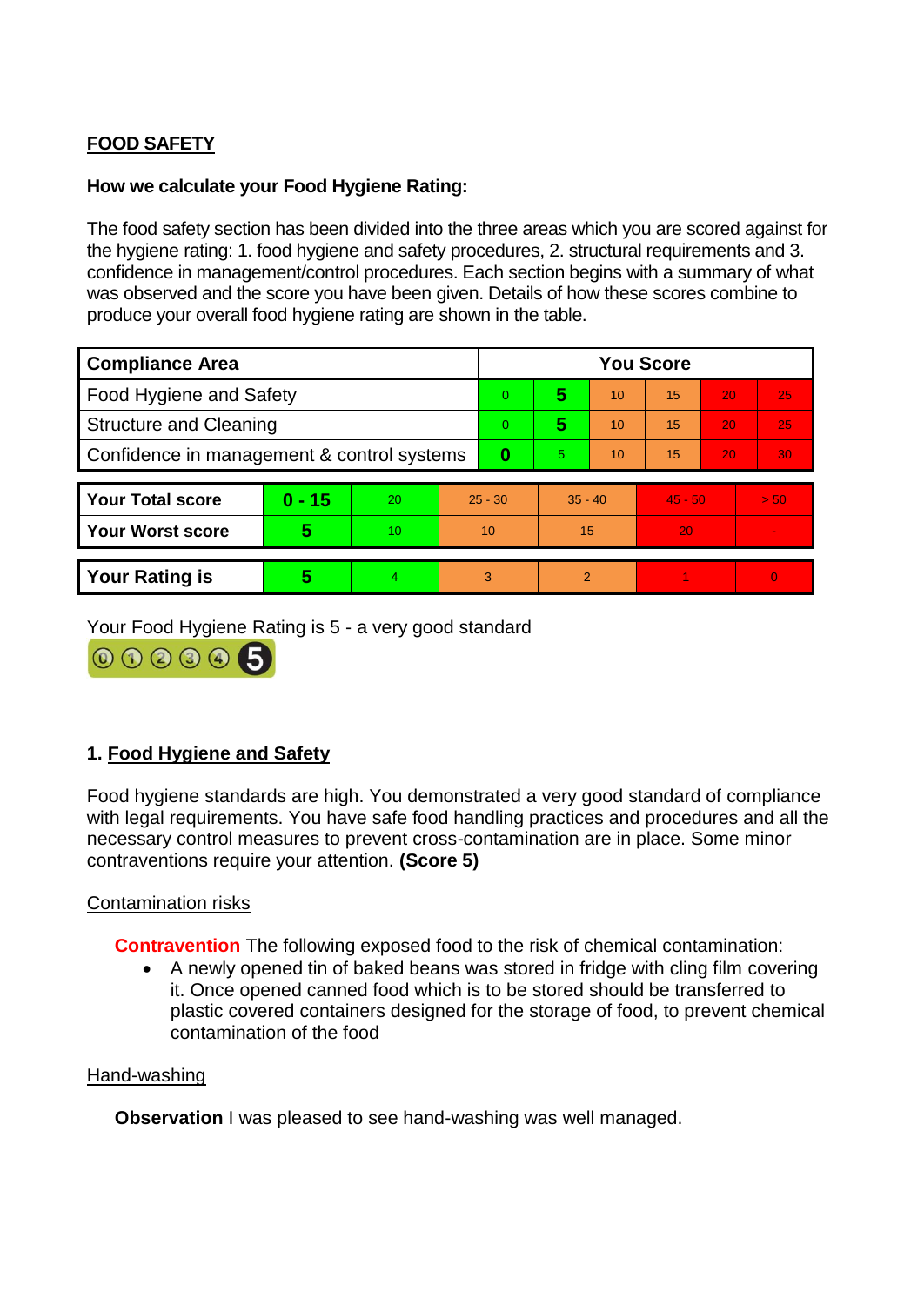## Personal Hygiene

**Observation** I was pleased to see that standards of personal hygiene were high.

# Temperature Control

**Observation** I was pleased to see you were able to limit bacterial growth and/or survival by applying appropriate temperature controls at points critical to food safety and that you were monitoring temperatures.

# Unfit food

**Contravention** The following food was unfit (and was seized or destroyed in my presence) because it was either; past its use by date; did not conform to food safety requirements:

• Mouldy strawberries in the refrigerator

# Personal Hygiene

**Observation** A good level of food hygiene was observed at the time of inspection.

## **2. Structure and Cleaning**

The structure facilities and standard of cleaning and maintenance are all of a good standard and only minor repairs and/or improvements are required. Pest control and waste disposal provisions are adequate. The minor contraventions require your attention. **(Score 5)**

## Cleaning of Structure

**Observation** The kitchen had been well maintained and the standard of cleaning was good.

**Observation** The standard of cleanliness observed throughout was good, only minor issues were observed, such as some contact surfaces being a little grubby and some fridge and freezer seals needing more thorough clean, i.e freezer next to microwaves in store room